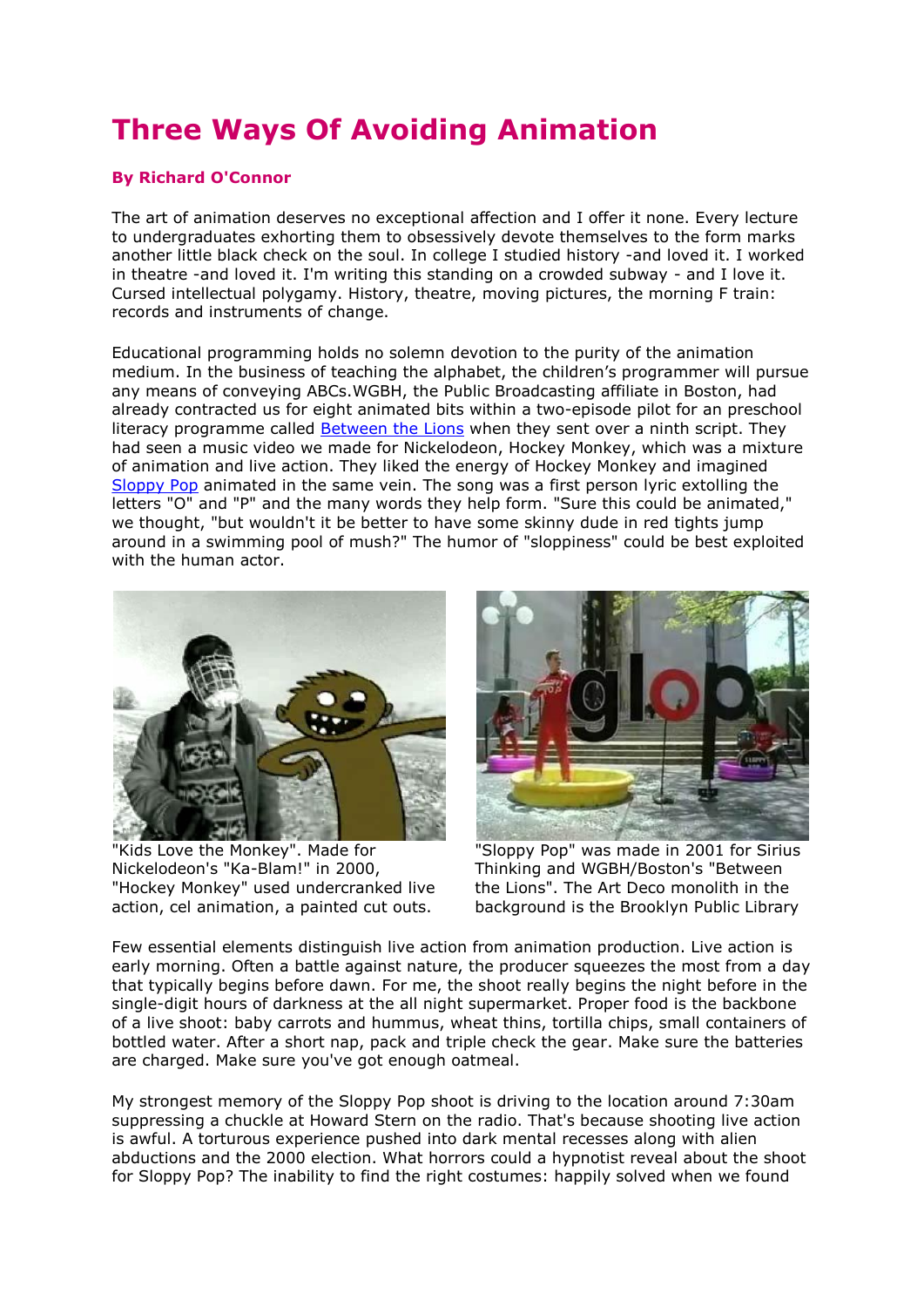red Star Trek shirts with matching tights. The first shoot date: rained out. The \$1500 location fee to the Brooklyn Public Library who wouldn't even let us use the bathroom. The giant letters constantly blowing over. The drummer's agent insisting that he was about to "break big" and giving us an incredibly hard time (the line "Ever hear of 'Easy Reader'?" held no sway). The actor playing the cop with his "wide feet" insisting on special shoes. The real on-set rental cop and the corresponding kick back. And slop. Lots of slop.

Animation, on the other hand, is late night. Animators often dodder about until 6.00pm, then work until 1.00am. I gravitate towards animation because I'm a sissy. The pain is spread out over a few months instead of laser pointed into a single day.

Film production usually employs the skills of numerous specialists -actors, cameramen, lighting designers, editors, and on and on. Depending on the project, my studio will work with a number of artists in ever-changing capacities. My associate, Brian O'Connell, and myself are always involved in the creative development and management of a film, very often executing much of the detail work too. Some pieces we execute almost exclusively ourselves -this is generally out of financial consideration. In animation production, we prefer to work with a small pool of animators -the people who create the dozens of pieces of art that appear to move across the screen. To credit the superlative, we most often call on Tissa David, Ed Smith, and Compton for drawn animation. An animator works in unlimited illustration styles. They'll draw something like Superman as easily as they'll draw Mickey Mouse or a New Yorker cartoon. While we like to work with the same animators, we also like to work with different illustrators, or character designers as much as possible. These artists typically create the foundation of a film -the look and the movement. They are supported by a varying number of assistants and production artists who will fill in details, redraw the animation cleaner and in ink, color hundreds of drawings and sequence them all so they playback in time.

My production team often gets called to incorporate frame-by-frame filmmaking with live action. Many artists get paralyzed by technique. They master a particular style and approach every problem from that perspective. This tendency is reinforced by commercial demands. A director known for comedy, for example, is rarely asked to lead a production of Hamlet. Although it may be commercial suicide, I prefer to allow each script to dictate it's own cinematic form. Sometimes the technique is animation- three dimensional, collage, illustrated -sometimes it's live action. Sometimes is an amalgam of both. Paramount Pictures called us to make an "educational film" to explain all the [secrets in The Stepford Wives](http://www2.brunel.ac.uk/editor/about/acad/sa/artresearch/entertext/issues/entertext4_1/steprough1.mov) (Frank Oz, 2004) because of our fluency with live action as well as animation and because we offered narrative and comedic solutions not just technical tricks.

The initial problem -and for a time the only problem -was the look. The goal was to create a piece inspired by the ["duck and cover"](http://www.archive.org/movies/thumbnails.php?id=372&PHPSESSID=3758ee834fcc05d4de992948fd18c934) films of the 1950s without directly mimicking them. In a subtle übertext, our film was meant to be the product of men whose last encounter with art was in their teen years and who thought their goofy middlebrow creation was film in its highest form. That said, it still needed to be well done. Brian O'Connell, my partner at Asterisk, drew a storyboard based on Paul Rudnick's script. We asked three illustrators to come up with character designs for the Dour Woman, and the Stepford Woman . We presented the boards and designs and waited.

Commercial jobs are typically "triple bid". Contractors ask three production companies to come up with their own approach to the project and their own budgets and schedules. When this is an open process, it's fair. Jobs are awarded based on the best solutions. Sometimes the client already has their mind made up, yet they still make people go through the motions. In this case we were in competition with one other company. So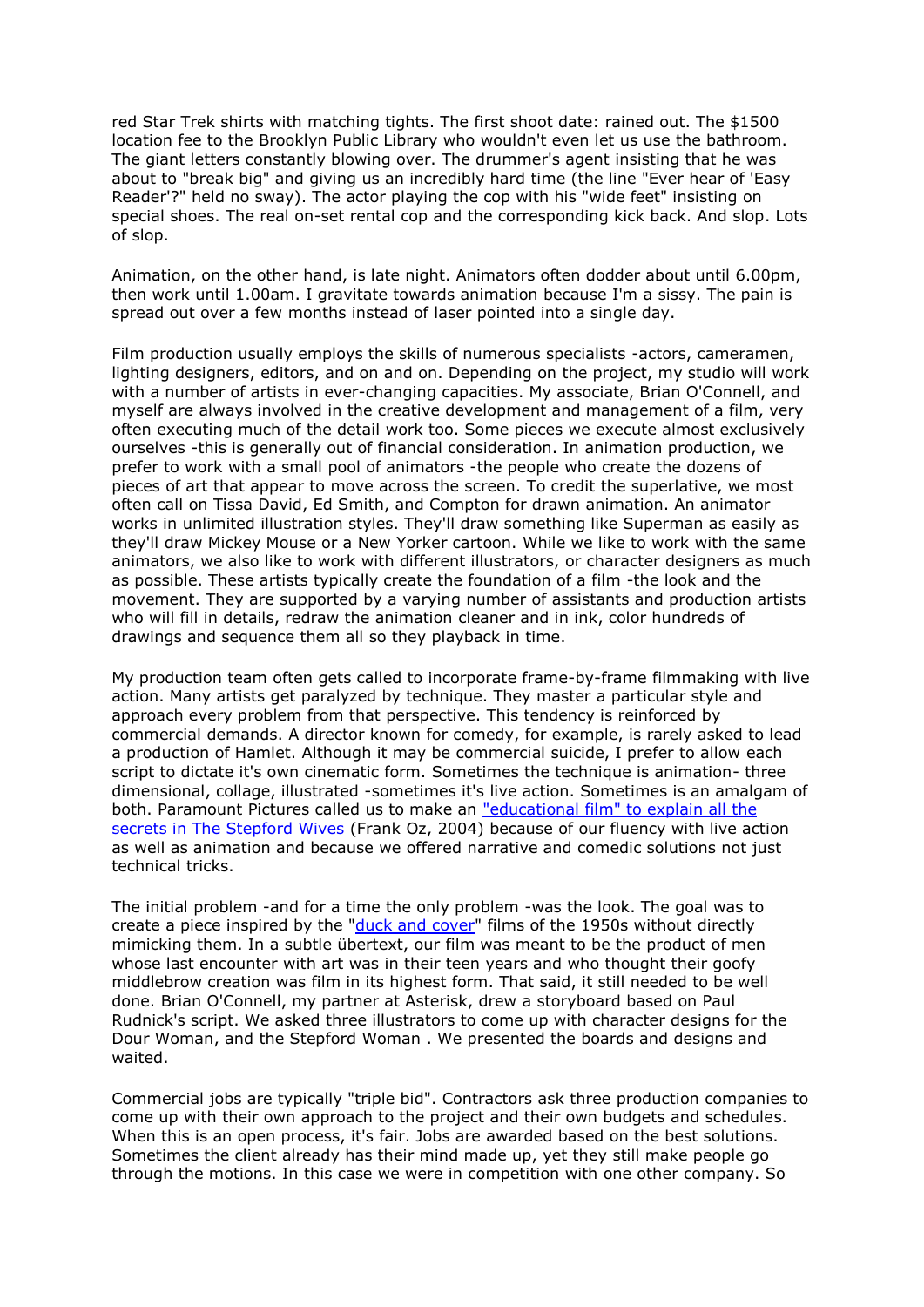we waited.

I was in London when Brian called to say we had landed the contract. I happened to buy a disco "Cookie Monster" LP[2] that day in what may have been a celebratory precognition.



The classic UPA look was used for inspiration, but we chose to avoid outright imitation.

The hard part of this production was already done as far as I was concerned. We had figured out the storyboard and the design, the rest is all process.

Since the sequence involved compositing our animation into a live action set and basing the animation on the live actor[3] , the scene was shot before the animator could begin. One of the great benefits (and sometime curse) of being in animation is that people don't really understand what you do. They know it's technical and they know it's creative. On a live set that gets respect. I've been on shoots where the live director will ask my opinion on shots that have nothing to do with animation, the cinematographer will ask about framing, if you think something should be firmly secured to the ground they will stop shooting for half an hour to build a rig. On The Stepford Wives, Frank Oz was exceedingly gracious. I had to get my own coffee, but he respected our opinions, incorporated and expanded on our ideas, and let us down easy when bits of our work couldn't be used.

After the shoot the footage was edited into a stand-alone sequence. We animated based on these shot lengths. The soundtrack was broken down frame by frame on exposure sheets; we made a scene list, photocopied the storyboards and sent everything to New Jersey to our animator, [Doug Compton.](http://karmatoons.com/) I've worked with Doug for ten years and only seen him twice. Once for a meeting, the second time he dropped off forty seconds of animation he re-did two days after FedEx lost the original shipment.



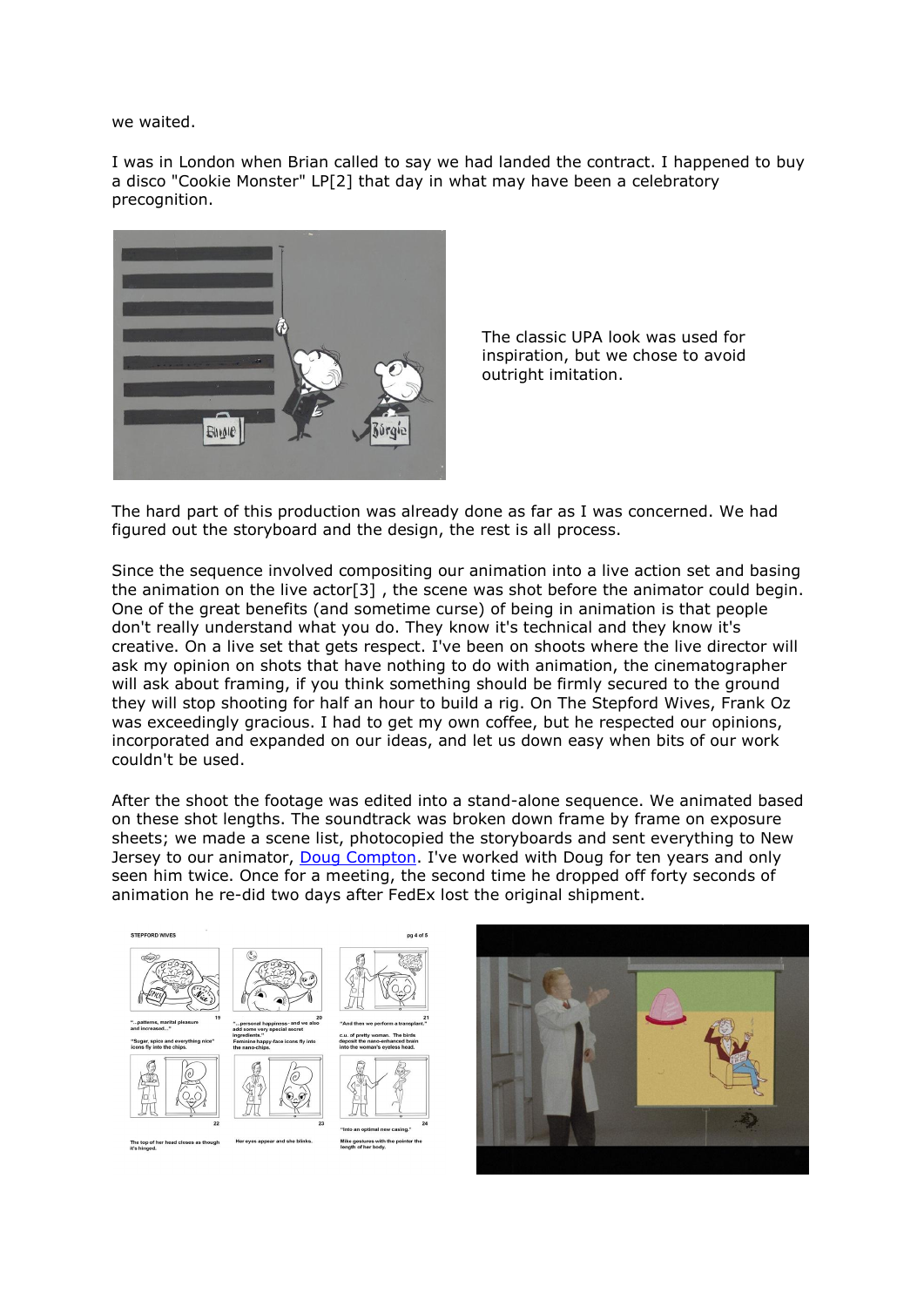Storyboard for original version of Stepford Wives animation

Final frame (the high contrast of this image comes from the file format generated to output to film).

Traditional animation is all process, and the process is simple to understand. When the process if followed, regardless of one's talent or experience, what emerges on film will "work". Time is quantified, the smallest measurable piece is a frame. An animator takes this as the starting point. Film allows 24 glimpses of motion in a single second. A step, a bouncing ball, a rabbit outfoxing a duck -actions that exist in time for 1/60th of a minute are seen by the animator at 1/24th of a second. Each drawing represents frozen time, a fleeting picture that leads only to the next and the next and the next until the end.

There are two important elements to drawn animation. The drawings, and the drawings that aren't there. An image is created, the following image by necessity creates a "space" between the two. That space dictates the speed and character of the motion between the two drawings. A child animator will make infinitesimal variations on an arm reaching across a table, the experienced animator knows to use as few drawings as possible. Doug did the animation, everything's fine . Alexandra Reshanov, a first rate production artist, did the painting and compositing and special effects. I was on the phone a lot, especially to the lab in Los Angeles that scanned the original negative to disk and output our final file sequences to film. This whole process took about four months. Four fairly easy months. Around the twentieth of May I got a call from Leslie Converse, The Stepford Wives' co-producer, "We've been in previews, and everybody loves the cartoon. We're finally getting around to re-working the last reel and we have a few changes we'd like to make for continuity. I'll fax over the pages."

What was done in four fairly easy months was undone in one short phone call and redone in a well planned span of ten days in order to make it for the film's premiere.

As Doug Compton once said when handing me a package of re-done animation (the first go 'round gone missing in transit), "If FedEx shows up, just use this. Itturned out better the second time." While working on The Stepford Wives we began work on public service announcement funded by Citibank. Typically, the studio has several jobs going at once, so when we're bored with one, there's always another to turn to.

The firm that hired us, TMG Public Relations, was drawn to two previous ads we had done in wildly different styles. One was a monochromatic computer generated animation for Kirin Coffee; the other was a busy photo-collage for the U. S. Office of National Drug Control Policy. We used stylistic elements from both creating a photographic character and putting him into an iconic background.





Icon Man for Kirin "Super Coffee" Photocollage animation commissioned by the Ruido Group for the Office of National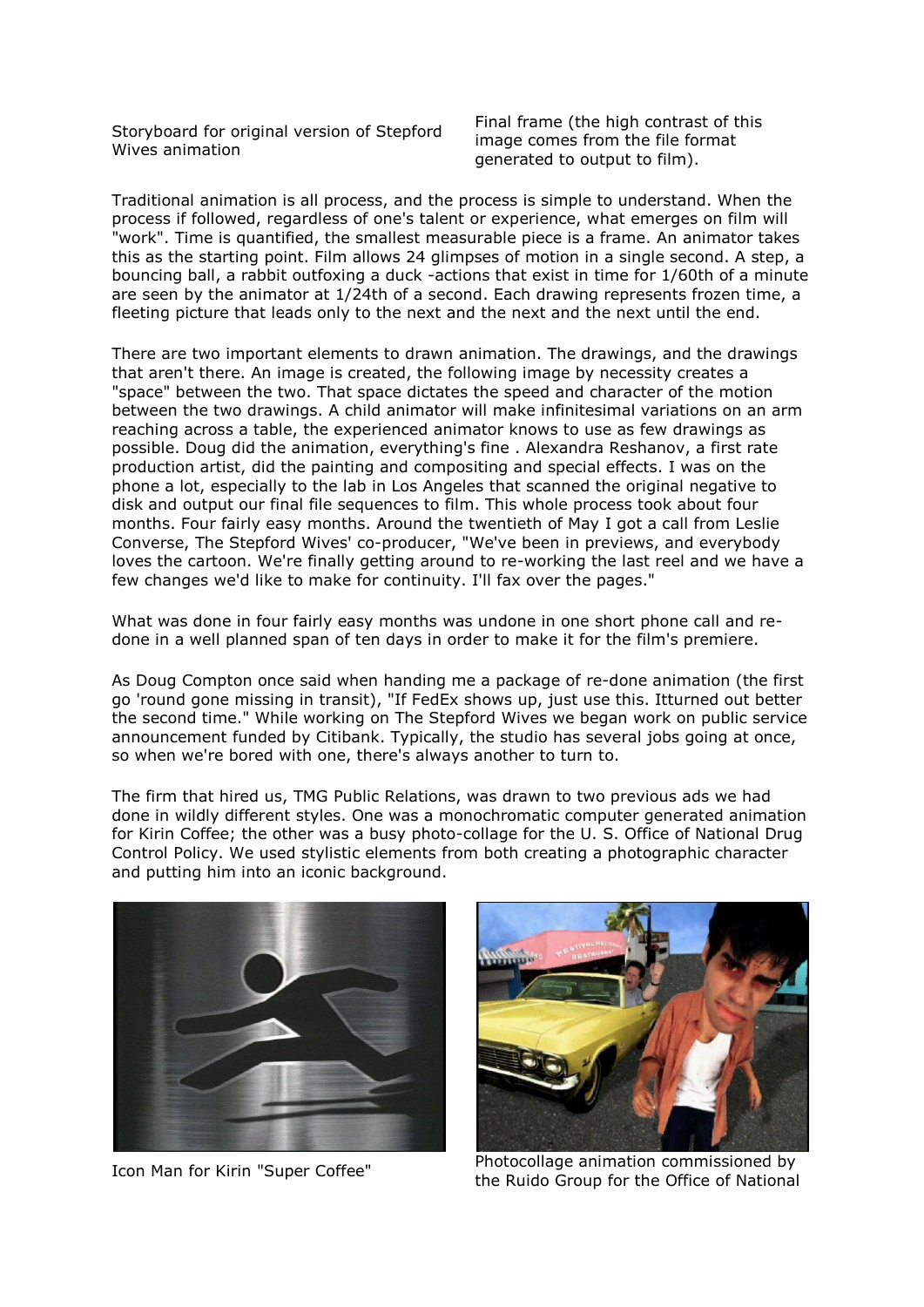## Drug Control Policy.

As always we started with the storyboard. In most performing arts, animation - and even going back to the Attic Tragedy as described in Poetics - narrative is the primary element. There are cases when this is not true, but in television and in advertising it holds in nearly every instance. In work for hire the production company is usually given the script. In this case we were given a script that timed to two and a half minutes for a piece that was supposed to be sixty seconds. We cut the script as much as possible. Brian did a rough storyboard, which Doug made pretty for presentation and we edited the storyboard against our scratch reading of the script to get it close to length.

We cast an actor to photograph. The actor -this is important for photo collage -had training as a dancer. The actor's job on the shoot is to be a puppet, to be like a clay figurine pushed around by the director and photographer. Dancers have body control and can hold in small increments. This isn't essential in a cut-out shoot, but it makes things easier.

The shoot took a short day with a lot of sitting around. We captured the images with a digital camera and loaded them into a laptop so we could be sure we were getting what we wanted. Everything was photographed scene by scene, the way one shoots a liveaction film, but with the actor moving in tiny increments with the duration of each gesture timed beforehand. The process of single frame object animation, or pixilation served as the starting point. Collage animation uses photographs in much the same way cel animation uses drawings. Each individual piece is numbered, held for a number of frames, and sometimes reused or taken out of order. The typical pixilation process creates a continuous sequence which is cohesive in its original form as live action camera negative. The photos were roughly sequenced into video, discarding all the unused shots. The keepers were processed and cut into pieces.

At this point we felt it looked a little dull, so we reworked the design making it more Constructivist. Also making it much harder to produce. The original design was a fairly straightforward photo collage. Photographs cut up and pasted back together while retaining their original color and compositional attributes. The new look involved turning the photo monochromatic -a style exemplified in the print work of Rodchenko and the Stenberg Brothers where the monochrome had economic advantages over the four color print process. We also exploited other stylistic tropes of the Constructivists -the bold outline of the character, the combination of the photograph with illustrative elements. In our design we transformed the photographic shirt into an illustrated pattern. These seemingly simple adjustments took around four times as long to execute. No longer could the photographs be used "off-the-rack", so to speak, each had to be specifically stylized in the new fashion.



Constructivist inspired design for Citibank.